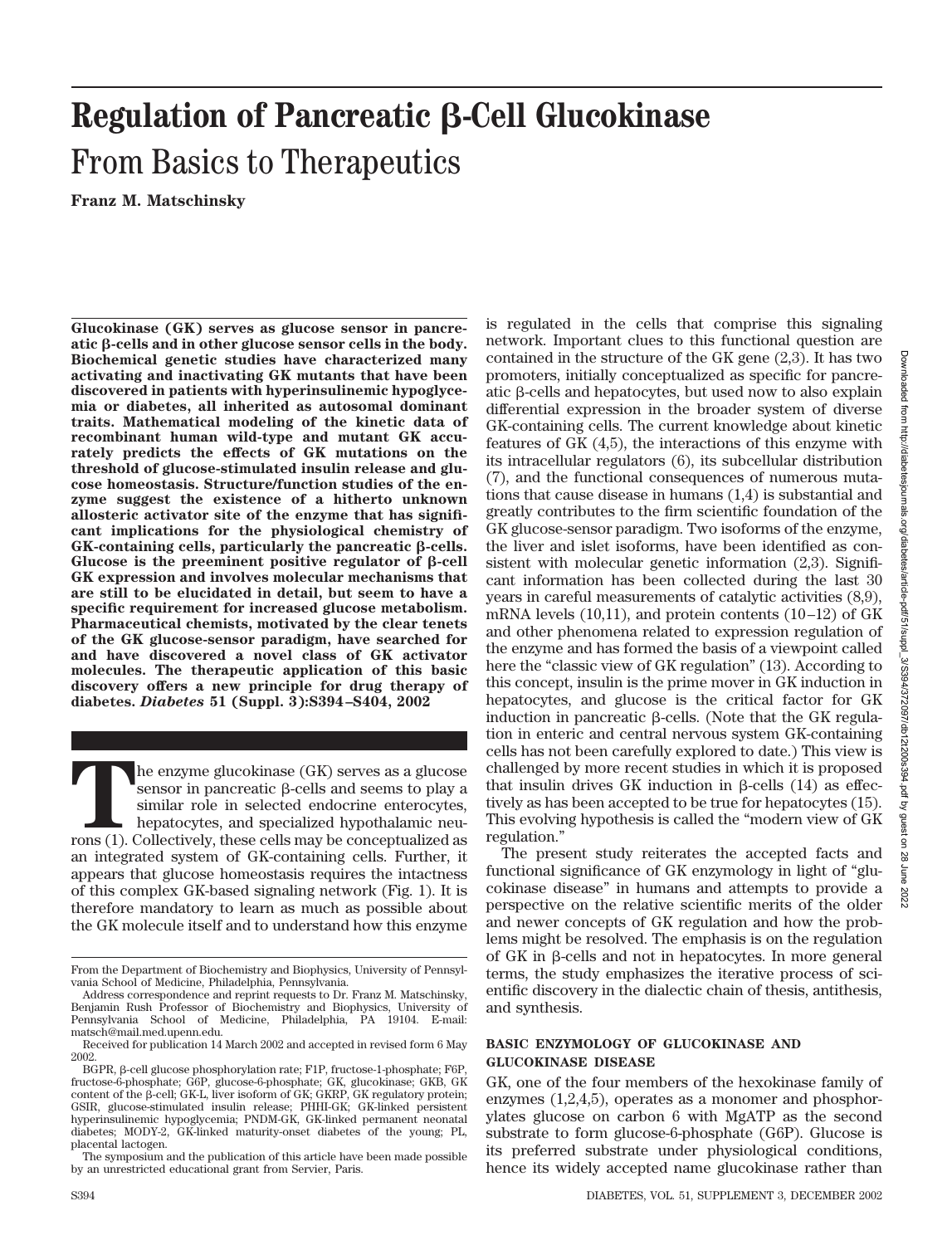

**FIG. 1. GK-containing glucose sensor cells in tissues that are involved in glucose homeostasis. The glucose set point of 5 mmol/l for the system is determined by the glucose thresholds of the components, which are interconnected by glucose, hormones, and neurotransmitters. Depending on the nutritional situation, different individual components may assume the role of primary regulatory unit. Used with permission from Bell et al. (1).**

hexokinase IV or D. There is little argument about the enzyme's basic kinetic constants and important other biochemical features: Its  $S_{0.5}$  for glucose of about 8 mmol/l, its cooperativeness with the substrate glucose (nH  $\sim$ 1.7) extrapolating to an inflection point of  $\sim$ 4 mmol/l, and the lack of product inhibition by G6P enables the enzyme to govern the rate of glucose catabolism in GKcontaining cells (1,4). These kinetic characteristics are also the basis of the enzyme's glucose sensor function in GK-containing cells, provided glucose transport is not rate limiting, a condition that seems to be fulfilled in the well-characterized glucose sensor cells and hepatocytes (1,4). In cells that contain GK regulatory protein (GKRP), the enzyme may be inhibited indirectly by fructose-6 phosphate (F6P), an effect that is competitive with glucose and reversed by fructose-1-phosphate (F1P) (6). This mechanism has been proven to operate in hepatocytes, but is of questionable significance in other GK-containing cells (16,17). The normal phenotype that was found in studies of GKRP knockout mice provides strong evidence for this interpretation. In vitro, GK is inhibited by palmityl-CoA and other long-chain acyl-CoA esters with a  $K_i$  of  $\sim$ 1 mol/l. It is doubtful that the effect is of physiological significance  $(4,5)$ .

The strongest evidence for the GK glucose-sensor concept derives from the functional consequences of GK gene mutations in humans  $(1,4,18-24)$ . To date,  $\sim$ 150 such mutations have been found (Fig. 2) that are manifest in at least three clearly distinguishable syndromes inherited in an autosomal dominant manner: *1*) GK-linked persistent hyperinsulinemic hypoglycemia (PHHI-GK), caused by activating mutations of the enzyme (21,23); *2*) GK-linked permanent neonatal diabetes (PNDM-GK), which develops in newborns who carry two alleles, both altered by inactivating GK mutations (22); and *3*) GK-linked maturityonset diabetes of the young (MODY-GK, also called MODY-2), when the patient has one defective allele causing inactivation of the enzyme (18,25). These syndromes are plausibly explained by the glucose-sensor concept, which states that the catalytic capacity of  $GK$  in the  $\beta$ -cells is defined by its  $k_{cat}$ , and the affinities for its substrates is the predominant determinant of the glucose threshold for glucose-stimulated insulin release (GSIR) or the glucose set point of the organism (4,18). The normal glucose threshold for GSIR is precisely maintained close to 5 mmol/l in humans and in most laboratory rodents and is governed by GK in the context of the biophysical characteristics of potassium and calcium channels that respond to the rate of glucose metabolism via free  $ATP<sup>4-</sup>$  and  $MgADP^-$  (4). The  $\beta$ -cell glucose threshold for GSIR in PHHI-GK patients may be as low as 1.5 mmol/l because of the lowered glucose  $S_{0.5}$  and/or increased  $k_{cat}$ ; in cases of PNDM-GK, when the newborn may have two alleles with totally inactivating deletions or point mutations, it may be infinitely high because of total inactivation; and in MODY-2 patients, it may be increased only moderately to  $\sim 7$ mmol/l because of a single inactivating mutation.

A simple mathematical model may be used to predict the  $\beta$ -cell threshold for GSIR using the kinetic characteristics of the normal or mutated GK enzyme and by accepting a few plausible assumptions (18,26). This model states that the  $\beta$ -cell glucose phosphorylation rate at the threshold for GSIR is  $\sim$ 25–30% of its physiological capacity, as shown in the following:

$$
BGPR = 2 \frac{G^{hw} \times k_{cat}^w}{G^{hw} + {}^G S_{0.5}^{w \;hw}} \times \frac{ATP}{ATP + {}^{ATP}K_M^w} \times GKB^w
$$
  
 
$$
\times E^w \times S^w
$$
 (1)

$$
\frac{BGPR}{2GKB^{w}k_{cal}^{w}E^{w}S^{w}} = \frac{G^{hw}}{G^{hw} + {}^{G}\!S^{w}_{0.5}} \times \frac{2.5}{2.5 + {}^{ATP}K_M^{w}}
$$
(2)

$$
\frac{BGPR}{70.7} = \frac{G^{hm}}{G^{hm} + {}^G\!S^{m\,hm}_{0.5}} \times \frac{k_{cat}^m}{k_{cat}^{w}} \times \frac{2.5}{2.5 + {}^{ATP}K_M^w} \times \frac{E^{m(a dapt)}}{0.57}
$$
(3)

$$
\frac{BGPR}{70.7} = \frac{0.5G^{hw}}{G^{hw} + {}^G\!S^{w \,hw}_{0.5}} \times \frac{2.5}{2.5 + {}^{ATP}K^{w}_{M}} \times \frac{E^{w (adapt)}}{0.57} + \frac{0.5G^{hm}}{G^{hm} + {}^G\!S^{m \,hm}_{0.5}} \times \frac{k^{m}_{cat}}{k^{cu}_{cat}} \times \frac{2.5}{2.5 + {}^{ATP}K^{m}_{M}} \times \frac{E^{m (adapt)}}{0.57}
$$
\n(4)

The  $\beta$ -cell glucose phosphorylation rate (BGPR) of the wild-type homozygote (w) is a function of the basic kinetic constants of GK, the GK content of the  $\beta$ -cell (GKB; *defined to be unity*), an enzyme expression coefficient E  $[(5^{1.8} \times 2)/(5^{1.8} + 8.3^{1.8}) = 0.57]$ , and a stability coefficient S of the enzyme, also *defined to be unity*. To obtain the relative BGPR (Eq. 2), Eq. 1 is normalized by dividing it by  $2GKB^w k_{cat}^w E^w S^w$ . At the glucose (G) threshold for insulin release (GSIR) of 5 mmol/l, the relative BGPR is 0.26. The glucose threshold for GSIR for individuals with a homozygous GK mutant can be calculated using Eq. 3. This threshold is reached at a glucose level that supports a relative BGPR of 0.26 of wild-type. The modeling also needs to account for adaptation through GK induction using E, which is a function of the glucose  $S_{0.5}$  of the mutant enzyme. When the enzyme is altered by activating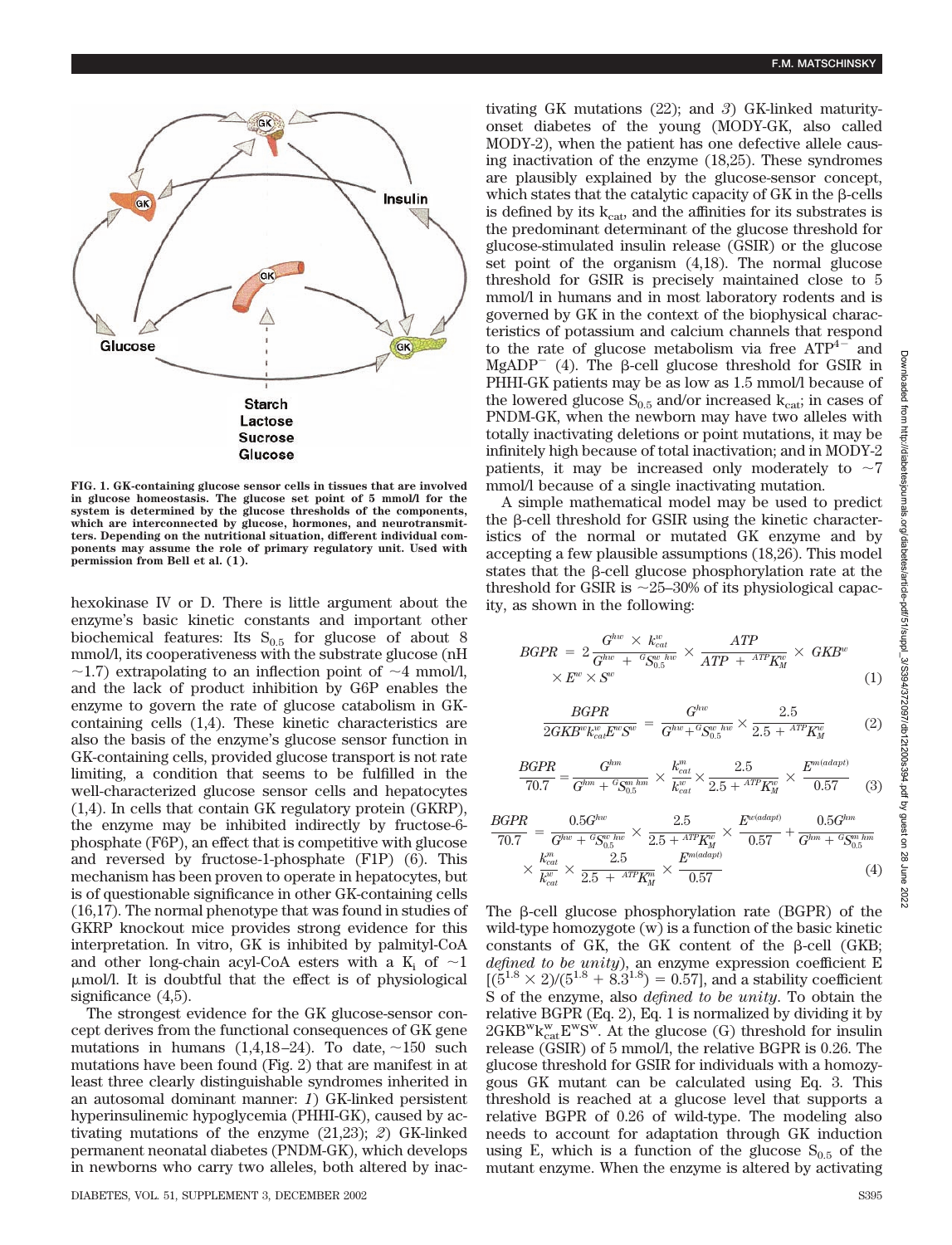

**FIG. 2. Mutations of GK found in patients with MODY-2 or GK-linked hyperinsulinemia. The exon-intron organization of the human GK gene is** shown. Exons are shown as numbered boxes and are joined by lines indicating introns. The *β*-cell and liver-specific promoters are noted. The **-cell form of GK mRNA is a product of exons 1a and 2–10. The major and minor liver forms are from exons 1b and 2–10, and 1b, 1c, and 2–10,** respectively. Amino acids are designated relative to β-cell GK. Single-letter abbreviations are used for the amino acids, and X denotes a stop codon. D/N4 and A/T11 are common amino acid polymorphisms found in the **B-cell–specific form of GK.** The missense mutation V455M was found **in a patient with familial hypoglycemia. The remainder were found in patients with MODY-2. They include missense mutations (e.g., L30P), nonsense mutations (Q98X), deletions of a single codon (K39del) or large regions (A460dell22nt), frameshift mutations attributable to nucleotide deletions (E9fsdelG), and mutations that affect conserved residues at splice-donor (IS1Ant**-**1G>T) or splice-acceptor sites (IVS3nt-1G>A). Used with permission from Bell et al. (1).**

or inactivating mutations, the glucose levels that achieve the critical threshold rate (i.e., equivalent to 25–30% of physiological capacity) is predictably lowered or increased. In the simplest cases, when both alleles are either activated or inactivated, the formulations are easily grasped and graphically illustrated (Fig. 3*A*). The more complex heterozygous cases have also been solved (18,22,23,26). Adaptation of the GK glucose sensor to ambient glucose levels is a critical feature of the model. Adaptation is hypothesized to be a direct function of the blood glucose level and the enzyme glucose  $S_{0.5}$  as defined by E, and it is assumed that it is mediated by glucose or glucose metabolism, but not by insulin (see below for further discussion of insulin's role in GK induction). Without the modifying influence of GK adaptation, the clinical syndromes of GK-linked hypo- and hyperglycemia are predicted to be more severe than they actually present. Heterozygous cases are modeled using Eq. 4 and are illustrated with several examples in Fig. 3*B*.

The exploration of close to 30 recombinant enzymes with point mutations in GK that were collected from hyperglycemic patients has uncovered five mutants that show normal kinetic characteristics (i.e.,  $\sim$ 10% of all GK mutants), a relatively high percent (8–24). They are A53S, V62M, H137R, R275C, and V367M. Either these are functionally silent polymorphisms (implying that diabetes of the probands had nothing to do with a GK defect) or the routine kinetic analysis as applied so far has failed to detect physiologically important characteristics of the enzyme. V62M is a case in point. This mutant was identified in a MODY-2 patient (27). V62M is moderately activating rather than inactivating, as one might expect (see below), but it was found to be insensitive to the newly discovered low molecular activator drug of the enzyme (28). One might interpret this result to mean that a critical natural endogenous activator, yet to be discovered, might be needed for optimal GK activity in  $\beta$ -cells. The inability to respond to such a putative activator could then be the molecular basis of the MODY-2 phenotype caused by the V62M mutant of GK. A scenario like this would also explain GK linkage associated with apparent kinetic normalcy. This case demonstrates the usefulness, if not the necessity, of continuing the painstaking characterization of disease-causing GK mutants. One can hardly imagine a more successful experiment than that conducted by nature over thousands of years of human evolution.

The discovery of a new class of drugs that stimulate the GK molecule directly is one of the most remarkable developments of the last few years (28–30). These compounds function as nonessential allosteric activators at micromole per liter concentrations by lowering the glucose  $S_{0.5}$  and increasing the  $k_{cat}$ . As mentioned above, the synthetic activator drugs could act on an allosteric site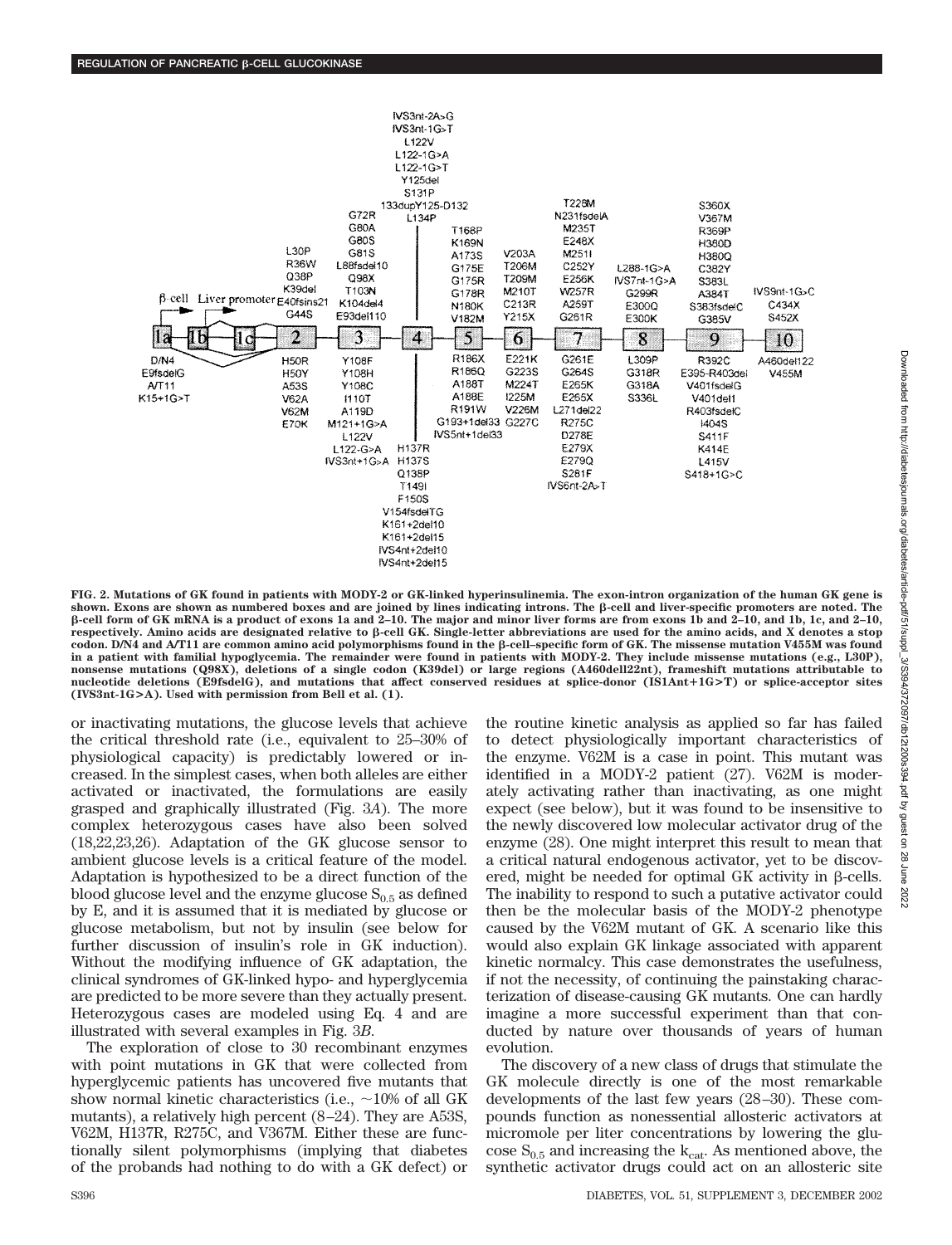

**FIG. 3.** *A***: Relative (Rel.) BGPR and glucose thresholds of GSIR in patients homozygous for activating (A456V) and inactivating (E70K and M210K) GK mutations (***A***). The GSIR thresholds for the adapted state were calculated using Eq. 3.** *B***: The result from the corresponding heterozygous cases. WT, wild-type.**

that is physiologically occupied by an endogenous activator molecule yet to be discovered (23). The location of this putative allosteric site may be delineated by several allosteric-activating mutations in a region of the GK structure opposite and spatially remote from the substrate binding site. These mutants are V62M, D158A, Y214A, V455M, and A456V (Fig. 4). The change of GK kinetics brought about by the five allosteric-activating mutants strikingly resemble those caused by the activator drugs. This suggests that such a molecular "on-off" switch of GK may have physio**F.M. MATSCHINSKY**

### **THE CLASSIC OR OLD VIEW OF GLUCOKINASE REGULATION IN B-CELLS**

endogenous activator(s).

logical significance given the existence of the postulated

According to the old view of cellular GK regulation, there are two types of GK-containing cells (13). One is exemplified by the hepatocytes (13,15), in which insulin induces GK (GK-L cell), and the other is exemplified by the B-cell (13,31,32), in which glucose is the critical inducer of the constitutively expressed enzyme (B-type GK cell). The experimental evidence for this view is quite extensive. A few striking illustrations are chosen to make the point. The argument for differential regulation of  $GK$  in  $\beta$ -cells and hepatocytes was first made in 1986 (13) in a publication that described the dramatic effects of hyperinsulinemic hypoglycemia (created by transplantable insulinomas in NEDH rats) and acute hypoinsulinemic hyperglycemia (caused by the excision of the insulinoma) on GK activity in hepatocytes and pancreatic islet cells (Fig. 5). Chronic hyperinsulinemia of  $\sim$ 10 ng insulin/ml serum caused severe hypoglycemia of 1–2 mmol/l blood glucose. Hepatic GK rose about fourfold, but islet GK fell to  $\sim$ 25% of controls. Islet insulin dropped to nearly undetectable levels, but islet glucagon rose somewhat. Excision of the insulinoma raised the blood glucose to  ${\sim}20$  mmol/l and caused serum insulin to plummet to 0.4 ng/ml. Islet GK returned to near normal within 24 h without changing islet insulin, and hepatic GK began to decline. Then 6 days after tumor removal, all parameters measured returned to normal. The data were explained by differential cell-specific  $expression$  regulation in  $\beta$ -cells and hepatocytes, driven primarily by glucose in one case and by insulin in the other.

Infusion of glucose into the hypoglycemic, markedly hyperinsulinemic animals, *resulting in marked hyperglycemia yet unchanged serum insulin*, also induced islet GK, consistent with this interpretation. This view is strongly corroborated by many other studies of GK expression in fasting/feeding transitions and in studies of glucose or insulin effects in cultured islets or  $\beta$ -cells (8–10). The fasting/feeding transition studies are particularly informative. After being fasted for 72 h, islet GK expression in experimental animals was found to be indistinguishable from that in controls based on immunodetection of GK protein and quantitation of GK mRNA by Northern blotting, whereas hepatic GK expression was markedly decreased in experimental animals, as indicated by both methods of analysis. Re-feeding did not influence islet GK expression, but induced hepatic GK mRNA and protein markedly. When the GK enzymatic activity, glucose usage, and insulin secretion with islets isolated from rats undergoing the fasting/refeeding transition were investigated, only minor changes of GK activity (i.e., 20–30%) were observed, in contrast to the marked changes of GSIR. It is important to note that the small enzyme drop and decrease of glucose usage was delayed compared to the change of insulin release and could thus not be a factor when shorter periods of fasting/feeding are considered.

When the question was further investigated with cultured isolated islets (11,31), it was found that high glucose was a very effective GK inducer, but that insulin when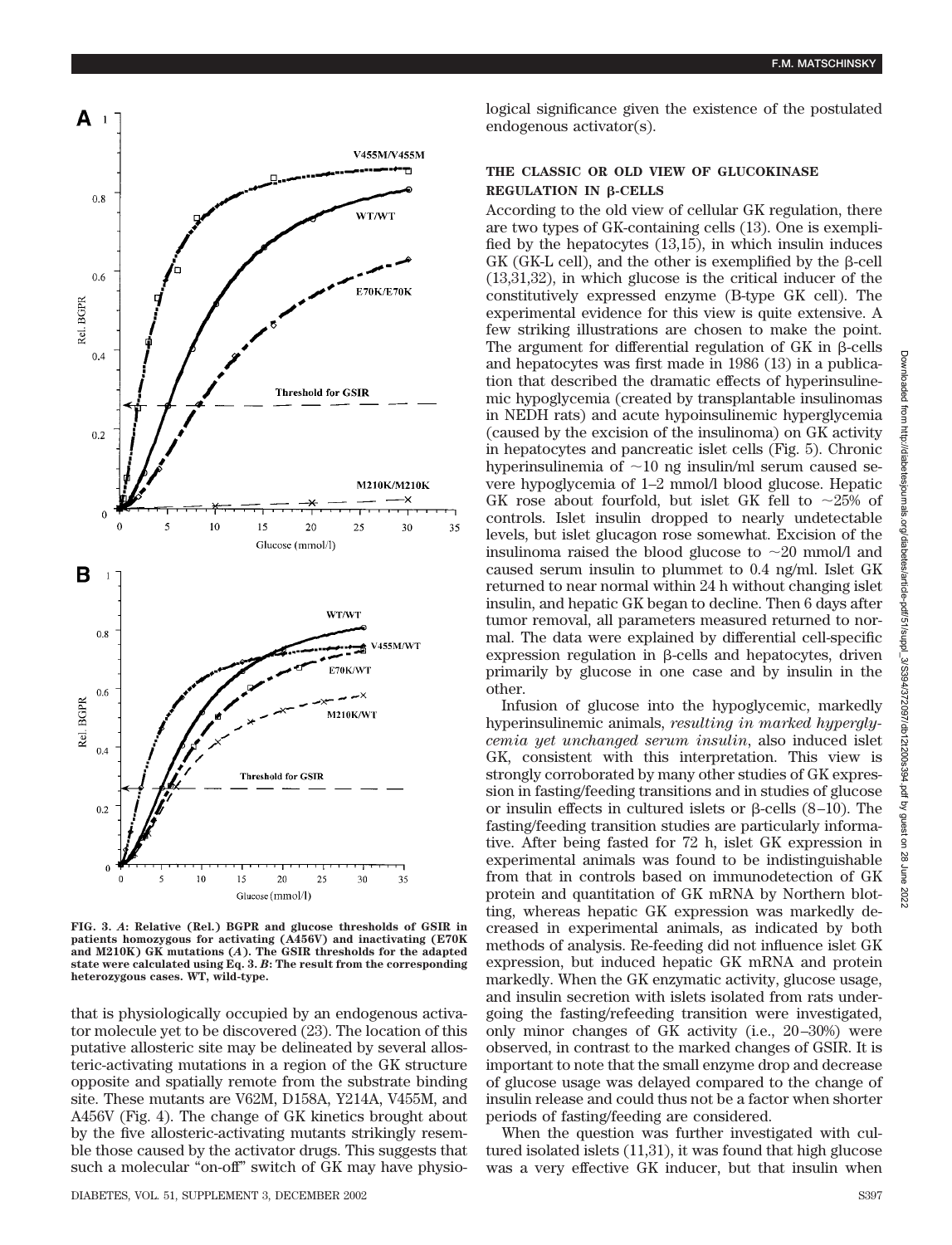

A456V



added to islets cultured in 3 mmol/l glucose had no impact on GK expression or GSIR (Fig. 6). Another careful study of this issue of GK regulation by glucose showed that enzymatic GK activity of islet tissue increased significantly at a time point when the protein level was not altered, thereby suggesting a posttranslational modification caused by exposure to high glucose (32,33).

15

20

Glucose, mmol/l

25

30

35

 $10$ 

s

Even though glucose seemed to be responsible for GK induction, either by direct action of the glucose molecule itself or through enhanced metabolism, the question of whether the process might be subject to modification by a variety of physiological factors other than fuels was explored. It was observed that this was indeed the case (34–37). Placental lactogen (PL) (34), cAMP (35), biotin (36), and retinoic acid (37) enhanced GK induction. The research with PL is quite detailed and includes whole animal studies, studies with cultured islets, and overexpression of PL in  $\beta$ -cells of transgenic mice. PL increases islet GK and glucose metabolism and decreases the glucose threshold for GSIR. These observations with agonists of diverse structures and functions demonstrate the involvement of a variety of modifying signaling pathways impinging on the expression control of  $\beta$ -cell GK. The topic is so vast that discussing its molecular basis would require more space than is available here. Much of this information, however, is potentially very significant and needs to be independently confirmed, and the underlying mechanisms need to be firmly delineated.

To begin this exploration and to reevaluate the classic model of GK regulation, a new simple method was developed to allow precise measurements of GK kinetics in extracts of isolated islets. The assay was designed such that it provides reliable  $V_{\text{max}}$  data, glucose  $S_{0.5}$  values, and Hill coefficients (Fig. 7). It was confirmed that exogenous insulin has no effect on the GK of islets cultured in 3 mmol/l glucose, but it was also observed that it practically reverses the inhibition that  $Ca^{2+}$ -channel blockers have on GK induction by high glucose. When islets are cultured in the presence of 10 mmol/l glutamine and 10 mmol/l leucine, insulin secretion is comparable to that with 3 mmol/l glucose present; GK is also very low. A  $Ca^{2+}$ -channel blocker decreases GL activity under these culture conditions, but exogenous insulin is not able to reverse the effect of lowering cytosolic  $Ca^{2+}$ . Adding extreme insulin levels comparable with those seen with 50

 $sec<sup>-1</sup>$ 

60

40

20

 $\mathbf 0$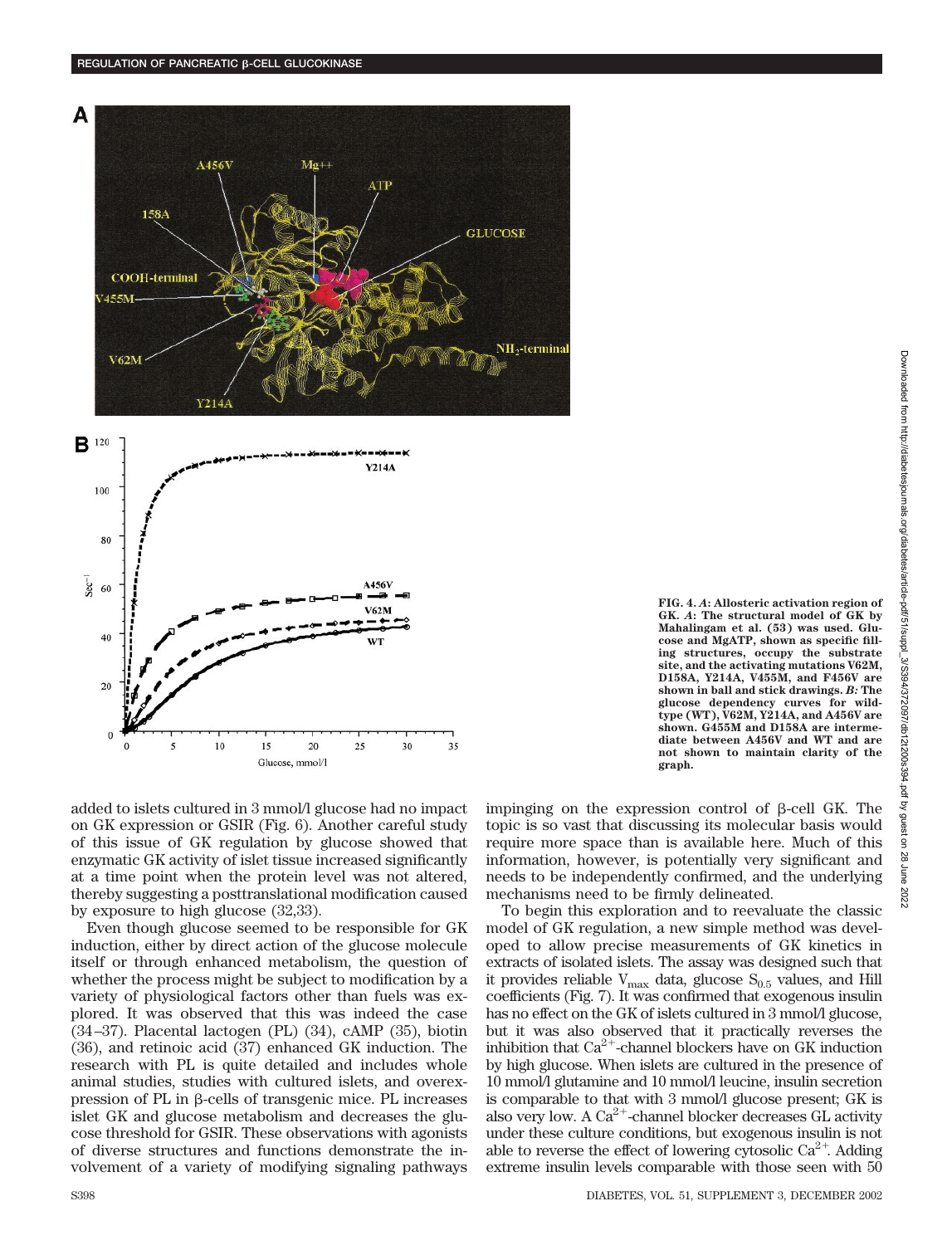

**FIG. 5. Differential expression regulation of pancreatic islet and liver GK in insulinoma-bearing NEDH rats (13). Four conditions are shown: fed controls (a), hypoglycemic insulinoma-bearing rats (b), hyperglycemic rats 24 h after excision of the insulinoma (c), and normoglycemic rats 6 days after excision of the tumor (d). Blood glucose (A), serum insulin (B), islet insulin (C), islet glucagon (D), islet GK (E), islet hexokinase (F),** and liver GK (G) are shown in relative terms. The corresponding control levels (100%) were 139 mg% for A, 2.0 ng/ml for B, 100 ng/µg dry weight<br>for C, 4.1 ng/µg dry weight for D, 135 mmol·kg<sup>–1</sup> dry tissue·h<sup>–1</sup> at 30°C fo wet tissue  $\cdot$  min<sup>-1</sup> at 30°C for G.

mmol/l glucose to islets incubated with high leucine and glutamine does not influence GK activity. These data confirm that glucose, rather than insulin, is the inducer of GK, but do not rule out a permissive role for the hormone. The data could also be interpreted to suggest a critical role of  $Ca^{2+}$  in GK expression.

### **THE NEW VIEW OF GLUCOKINASE REGULATION IN -CELLS**

Beginning with the discovery of insulin receptors in the  $\beta$ -cell plasma membrane (38), followed by the demonstration that the various types of insulin receptor substrates (e.g., IRS-1 and -2) exist in islet tissue (39,40), and capped by the observation that insulin itself may cause insulin release  $(41)$ , the role of insulin in  $\beta$ -cell biology has been investigated with increasing intensity. A most striking example of this recent endeavor is the development of a gene knock-out mouse that lacks the insulin receptor of the pancreatic  $\beta$ -cells (the BIRKO mice) (14,42,43). These animals are normoglycemic at birth and remain so for nearly 2 months, even though  $\beta$ -cells lack insulin receptors. Serum insulin levels are also in the normal range during this early age. The animals become glucose intolerant by age 6 months as the islet cell mass decreases. Islets from these animals have been used to explore the role of insulin signaling in glucose induction of  $\beta$ -cell GK (14). These studies were done with islets taken from mice of unspecified age. It was demonstrated that insulin was

DIABETES, VOL. 51, SUPPLEMENT 3, DECEMBER 2002 S399

unable to augment GK mRNA production and did not enhance the synthesis of GK-eGF (GK tagged with enhanced green fluorescence marker) in contrast to the hormone's effectiveness in  $\beta$ -cells from control animals. Results from a series of detailed experiments using a variety of pharmacological interventions have suggested that high glucose induction of GK expression is insulin mediated. For example, high glucose induction was prevented by a  $Ca^{2+}$ -channel blocker, by the phosphatidylinositol 3-kinase inhibitor wortmannin and by an inhibitor of akt (or protein kinase B). Tolbutamide was as effective as high glucose. The data were interpreted to mean that glucose's effect on GK expression is indirect and is brought about by a specific insulin-signaling pathway. It was found that this signaling chain differs from a second insulin-signaling pathway that is involved in the glucose stimulation of insulin biosynthesis (42). The implications of these results are far reaching. Pertinent to the present discussion is that they do imply that the apparently normal insulin secretion during the early normoglycemic age of the BIRKO mice is GK independent. This would be a very striking hypothesis, if not a revolutionary one. It needs to be tested, therefore, whether islets from these animals do indeed lack GK activity, or more accurately whether they lack the increase of GK activity that is seen with elevated glucose.

The surprise about the normalcy of the neonatal phenotype of BIRKO mice was as great as that about the normal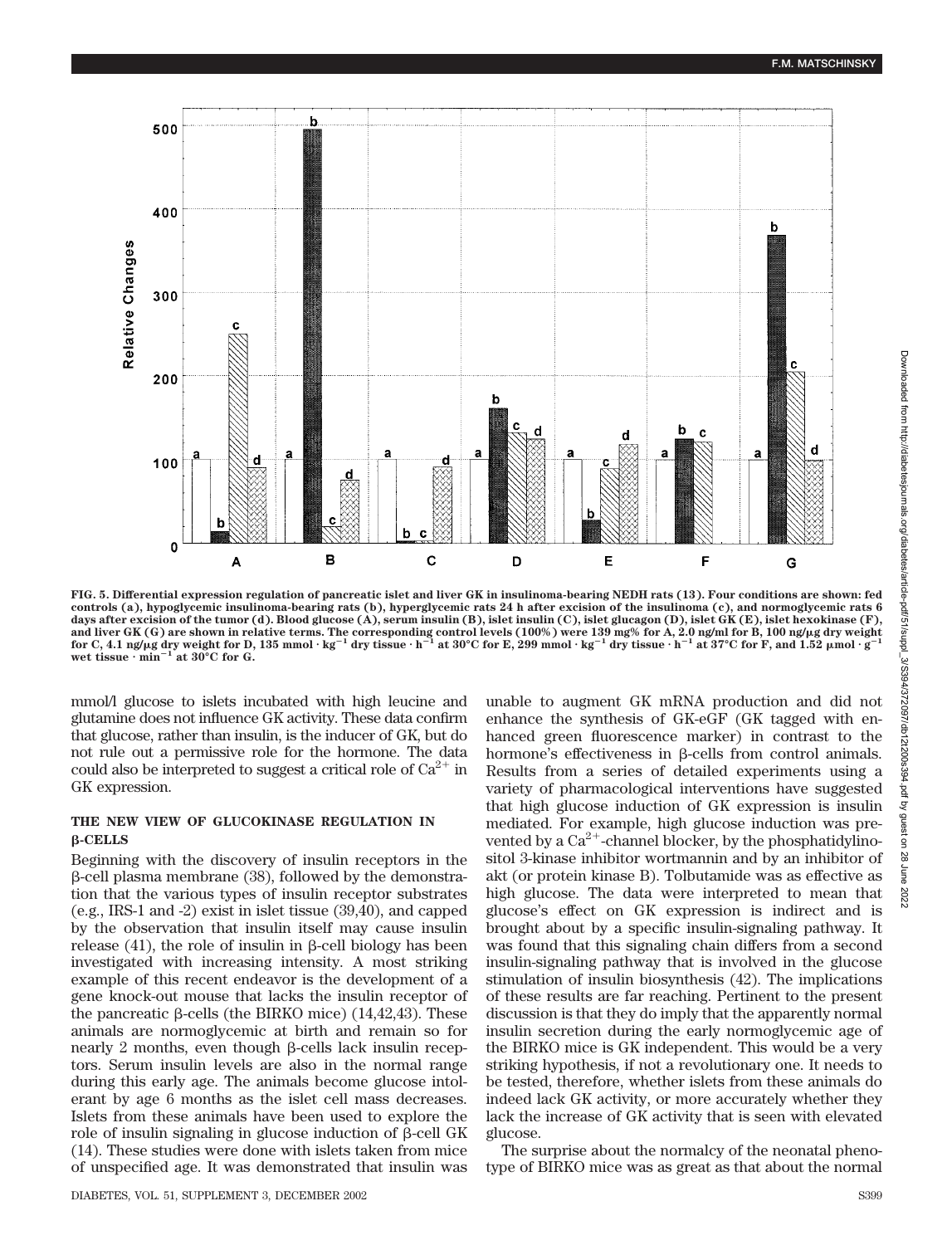

Time  $(min)$ 

phenotype that was found in KIR-6.2 and SUR-1 knock-out mice (43,44). A variety of adaptive mechanisms may explain these outcomes, and their detailed characterization promises important insights into basic glucose homeostatic mechanisms.

The interpretation of the apparent insulin dependency of glucose-induced GK expression of  $\beta$ -cells is greatly complicated by additional recent observations important for our understanding of  $\beta$ -cell GK biochemistry. Several laboratories have observed that  $\beta$ -cell GK is associated with the insulin-containing secretory granules (45–48). The particulate fraction of GK amounts to  $\sim$  15% according to one report; particulate GK rises *pari passu* with cytosolic GK, as has been shown in studies with glucosestimulated isolated islets in culture (48). At a recent meeting, it was communicated that high glucose causes the release and activation of granular GK, and that this glucose effect is indirect and mediated by insulin (49). There is also new published evidence that islet tissue may contain GKRPs (50), which would imply short-term regulation of GK by F6P and F1P. This would contradict the interpretations of earlier studies that showed that fructose does not modify glucose metabolism (16) and would be somewhat surprising because GKRP knock-out mice show normal GSIR (17).

There is experimental support for the view that the bifunctional enzyme 2-PFK/FBPase-2 is present in islet tissue (51), and it is thus tempting to extrapolate from most recent findings in hepatocytes  $(52)$  to the  $\beta$ -cell and suggest that the level of the bifunctional enzyme may positively influence GK expression in an insulin-independent manner. However, F26PB levels of the islets are much less responsive to glucose than those of hepatocytes.

**FIG. 6. Insulin secretion from perifused islets stimulated with glucose. The means of three perifusion experiments for each condition are recorded. Islets were perifused with Krebs-Ringer bicarbonate buffer containing 5 mmol/l glucose (G) for 30 min and then switched to perifusion medium with 16 mmol/l glucose. Islet DNA and insulin contents were indistinguishable for all conditions. The GK activities were as follows (in terms of mole glucose phosphorylated per kilogram DNA per hour): ■, freshly**  $\mathbf{i}$  solated islets,  $5.22 \pm 0.45;$   $\Box$ , islets cul**tured for 7 days in medium containing 3 mmol/l** glucose, 2.55 ± 0.47; ●, islets **cultured for 7 days in medium containing 3 mmol/l glucose plus 350 ng/ml exoge**nous insulin,  $2.63 \pm 0.64$ ;  $\circ$ , islets cul**tured for 7 days in medium containing 30** mmol/l glucose,  $12.32 \pm 0.70$ . GK mRNA **levels were also the same at 3 and 30 mmol/l glucose (11). Used with permission from Liang et al. (31).**

## **ATTEMPT AT SYNTHESIS: MULTIFACTORIAL REGULATION OF B-CELL GLUCOKINASE EXPRESSION**

Taking into account all experimental data and in view of the unique features of tissue-specific GK regulation and subcellular distribution, it is necessary to retain the classic dichotomy of two distinct models that describe GK regulation: the L-type GK-containing cells exemplified by hepatocytes and the B-type GK-containing cells exemplified by pancreatic  $\beta$ -cells (Fig. 8).

In L-type GK cells, insulin is the predominant inducer of GK (13,15). The insulin effect is seen in the virtual absence of or at very low glucose. GKRP determines the subcellular distribution of GK in the hepatocytes as a function of the F6P/F1P ratio, allowing nuclear sequestration of the enzyme when this ratio is high and release into the cytosol when it is low (6,7). This is illustrated by findings in GKRP knock-out mice that have only half as much hepatic GK as controls and where all the enzyme is found in the cytosol (17). The bifunctional enzyme PFK-2/FBPase-2 binds to GK and supports GK expression directly or indirectly in an insulin-independent manner (52). Because of enhanced GK activity, high glucose results in relatively high G6P levels that may then function as a metabolic coupling factor mediating the induction of lipogenic enzymes.

In B-type GK-containing cells, exemplified by pancreatic -cells, glucose is the predominant inducer of GK (11,13,31). Glucose-driven GK expression is modified by many positive and negative factors: it is augmented by cAMP (35), biotin (36), retinoic acid (37), PL (34), and insulin  $(14)$ , and it is decreased by  $Ca^{2+}$ -channel blockers—that is, by low cytosolic  $Ca^{2+}$  levels. Even though insulin is not sufficient to induce the enzyme, the hormone may still be required for optimal GK expression in B-type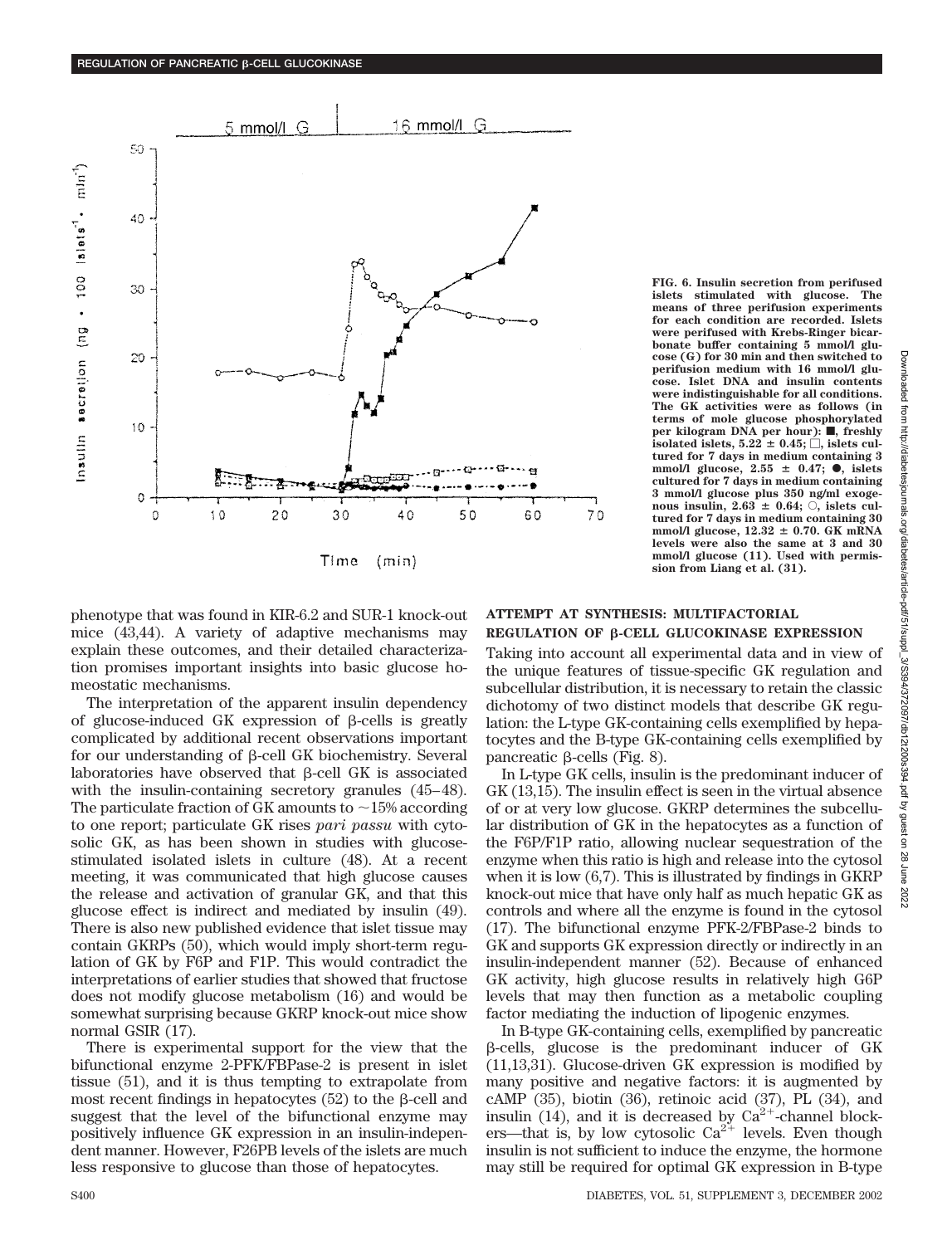

**FIG. 7. Glucose, amino acids, and insulin as inducers of GK activity in pancreatic islets. GK activity was measured in the supernatant of islet homogenates.** *A:* **Rat islets were cultured for 4–5 days at 3, 10, 25, or 50 mmol/l glucose (G); verapamil was added at 100 mol/l and insulin at 250 ng/ml medium.** *B:* **Islets were freshly isolated or cultured for 4–5 days at 6 mmol/l glucose with and without 350 ng insulin/ml or at <1 mmol/l glucose and 10 mmol/l each of glutamine and leucine with or without 1 g insulin/ml of culture medium added equivalent to hormone levels accumulating in the culture medium of islets at 50 mmol/l glucose. All curves are best fits of single experiments representing the results of at least three similar experiments for each condition.**

GK-containing cells. GKRP and the bifunctional enzyme PFK-2/FBPase-2 seem to be of little relevance in these cells (17,51). A cautionary note is indicated here, because it is very difficult in practice to test mechanisms of GK induction in the total absence of extracellular insulin, for obvious reasons.

As is true for the majority of regulatory enzymes, the GK molecule is best understood as an allosteric enzyme that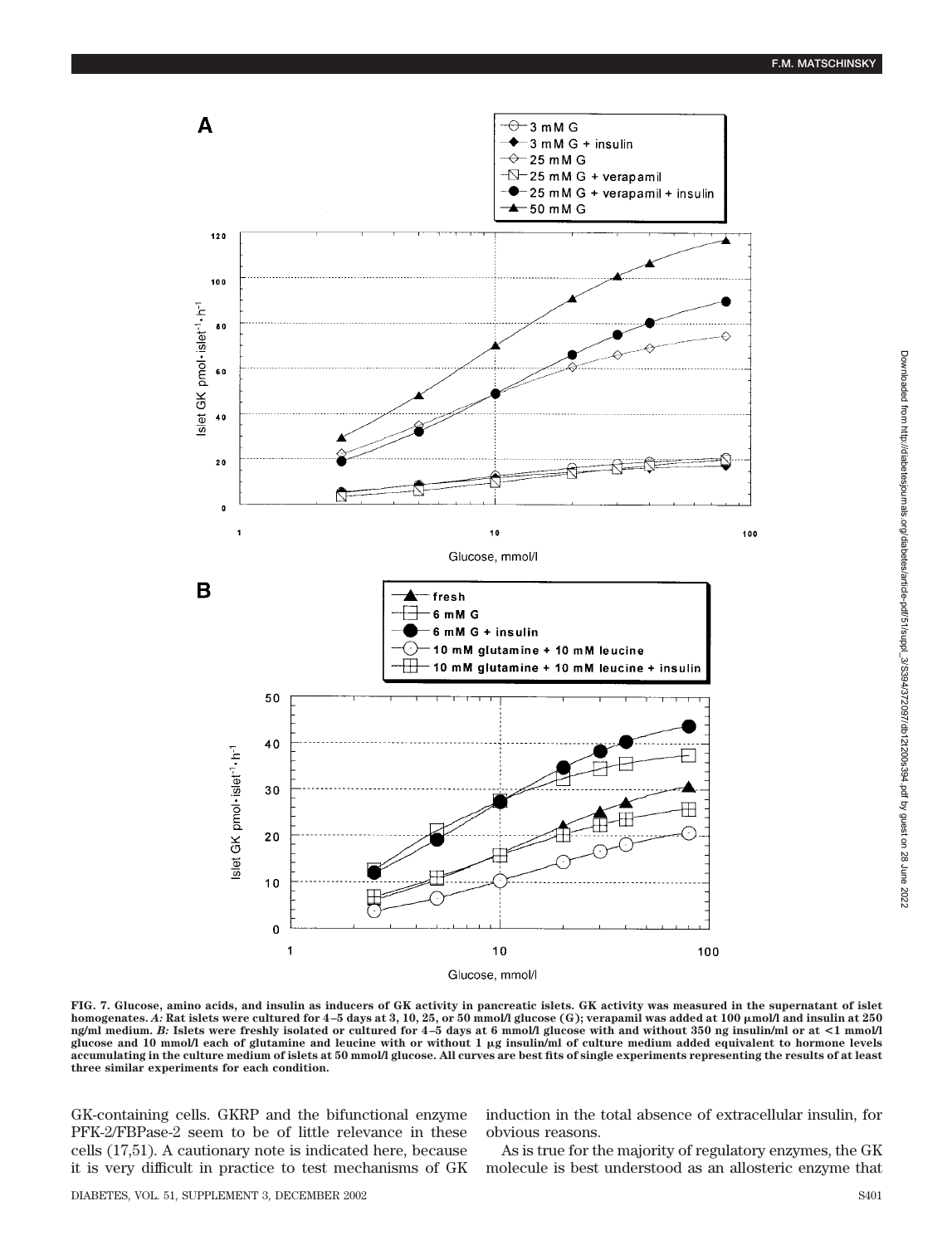

responds to endogenous activators and inhibitors on a timescale of seconds. The enzyme has cooperative kinetics with its substrate glucose, as indicated by a Hill coefficient of 1.5–1.8. It is atypical, though, because it appears to operate as a monomer (4,5). However, it may form hetero-oligomers with GKRP and/or PFK-2/FBPase-2 (6,52). Its rate is controlled by the F6P/F1P ratio via GKRP (6,7). The higher this ratio, the stronger the inhibition. This regulation thus depends on two other genes: the *1-fructokinase* gene and the *GKRP* gene. GK has a binding site for the PFK-2/FBPase-2 of unknown physiological or pathological significance (52). GK-B and GK-L differ markedly in their amino acid sequences of the  $NH<sub>2</sub>$ -terminal stretches of 14 amino acids, a difference of unknown significance. GK is responsive to allosteric activation by single-point mutations of a circumscribed cluster of amino acids (23) and, consistent with this phenomenon, responds to a novel class of small molecules termed GK-activator drugs (29,30). The existence of endogenous GK activators is therefore postulated.

### **IMPLICATIONS OF GK RESEARCH FOR MOLECULAR PATHOGENESIS OF DIABETES**

The implications for diabetes research emanating from the expanded GK glucose-sensor paradigm as described in this brief study are manifold and could be far reaching. It is now understood that a network of L- and B-type GK cells participates in glucose homeostasis. The pancreatic  $\beta$ -cell is the unquestionable leader of this group. Because GK activity and expression is regulated by a broad array of cell-specific factors, GK pathophysiology might be an important aspect of type 2 diabetes in general, even

**FIG. 8. Differential expression of regulation of GK in B-type and L-type GK cells. The B-type GK cell is primarily glucose driven, whereas the L-type is primarily insulin driven. GK expression is differentially controlled by cell-specific GK promoters, the upstream islet cellspecific promoter in B-type cells (B-promoters) and the downstream hepatocytespecific promoter in L-type cells (L-promoters). Glucose metabolism and/or glucose itself govern GK expression primarily translationally and/or posttranslationally. Insulin governs GK expression primarily transcriptionally. The term "primarily" makes allowance for the fact that many other factors may modify the responses to glucose or insulin. Newly discovered GK activator drugs are equally effective in both cell types. This bare-bones model first presented in 1986 can now be expanded easily and be thoroughly tested based on the vast information of current knowledge about intracellular signaling.**

without apparent linkage to the GK gene, a situation similar to that found to exist for the insulin receptor gene and intensively explored for years. The conceptualization of a complex of clinically striking GK-linked syndromes as "glucokinase disease" (i.e., PHHI-GK, PNDM-GK, and MODY-2) underscores the critical role of the GK enzyme for glucose homeostasis. The discovery of a relatively large percentage  $(\sim 10\%)$  of GK mutants discovered in patients with diabetes, but with apparently normal enzyme kinetics, clearly suggests molecular mechanisms that are not detected by current routine analysis. Such mechanisms might involve lack of allosteric activation (e.g., V62M) or an inability of the enzyme for binding to the insulin granule or regulatory proteins, to mention the most obvious possibilities. "Kinetically normal" GK mutants causing GK disease need to be investigated vigorously using new biochemical biological tools. Continued research heeding the ideas emanating from the present synthesis is mandatory. The newly discovered GK activator drug has particularly great promise for exploring the role of GK in diabetes, and it is hoped that its great potential for a new drug therapy of type 2 diabetes will be realized in the near future.

### **REFERENCES**

- 1. Bell GI, Cuesta-Munoz A, Matschinsky FM: Glucokinase. In *Encyclopedia of Molecular Medicine*. New York, John Wiley & Sons, 2002, p. 1437–1442
- 2. Iynedjian PB: Mammalian glucokinase and its gene. *Biochem J* 293:1–13, 1993
- 3. Magnuson MA: Glucokinase gene structure: functional implications of molecular genetic studies. *Diabetes* 39:523–527, 1990
- 4. Matschinsky FM: Banting Lecture 1995: A lesson in metabolic regulation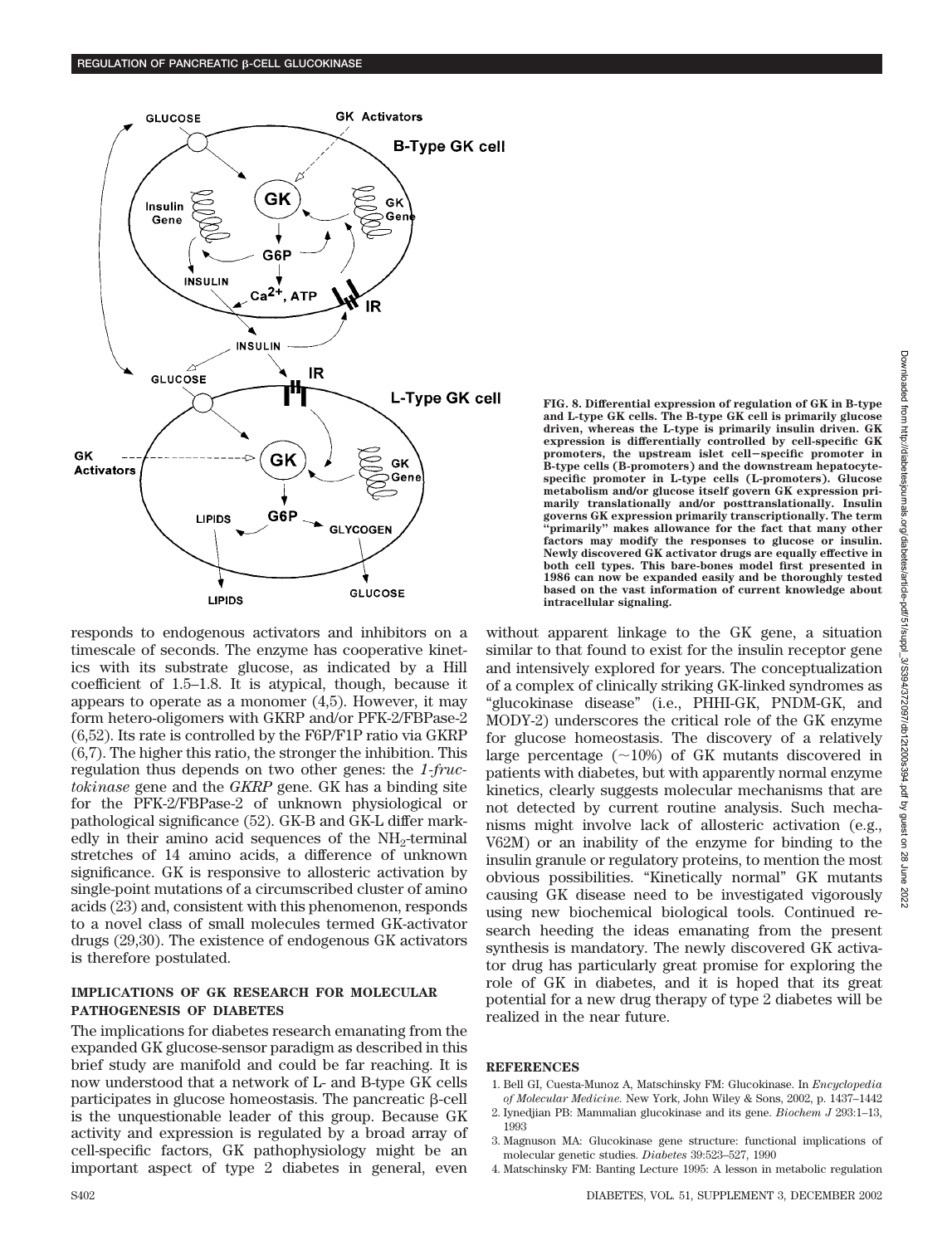inspired by the glucokinase glucose sensor paradigm. *Diabetes* 45:223–241, 1996

- 5. Cardenas ML: "Glucokinase": its regulation and role in liver metabolism. In *Molecular Biology Intelligence Unit*. Lands RG, Ed. Austin, TX, Springer, 1995, p. 210
- 6. Vanderkammen A, Van Schaftingen E: The mechanism by which rat liver glucokinase is inhibited by the regulatory protein. *Euro J Biochem* 191:483–489, 1990
- 7. Agius L, Peak M, Van Schaftingen E: The regulatory protein of glucokinase binds to the hepatocyte matrix but unlike glucokinase, does not translocate during substrate stimulation. *Biochem J* 309:711–713, 1995
- 8. Liang Y, Bonner-Weir S, Wu YJ, Berdanier CD, Berner DK, Efrat S, Matschinsky FM: In situ glucose uptake and glucokinase activity of pancreatic islets in diabetic and obese rodents. *J Clin Invest* 93:2473–2481, 1994
- 9. Zawalich W, Dye ES, Pagliara AS, Rognstad R, Matschinsky FM: Starvation diabetes in the rat: onset, recovery and specificity of reduced responsiveness of pancreatic β-cell. *Endocrinology* 104:1344–1351, 1979
- 10. Iynedjian P, Pilot P-R, Nouspikel T, Milburn L, Quaade C, Hughes S, Newgard CB: Differential expression and regulation of the glucokinase gene in liver and islets: implications for control of glucose homeostasis. *Proc Natl Acad SciUSA* 86:7838–7842, 1989
- 11. Liang Y, Najafi H, Smith RM, Zimmerman EC, Magnuson MA, Tal M, Matschinsky FM: Concordant glucose induction of glucokinase, glucose usage, and glucose stimulated insulin release in pancreatic islets maintained in organ culture. *Diabetes* 41:792–806, 1992
- 12. Ye Qui L, Nevin PW, Leahy JL:  $\beta$ -cell adaptation in 60% pancreatectomy rats that preserves normoinsulinemia and normoglycemia. *Am J Physiol Endocrinol Metab* 278:68–73, 2000
- 13. Bedoya FJ, Matschinsky FM, Shimizu T, O'Neil JJ, Appel MC: Differential regulation of glucokinase activity in pancreatic islets and liver of rat. *J Biol Chem* 261:10760–10764, 1986
- 14. Leibiger B, Leibiger IB, Moede T, Kemper S, Kulkarni RN, Kahn CR, de Vargas LM, Berggren PO: Selective insulin signaling through A and B insulin receptors regulates transcription of insulin and glucokinase genes in pancreatic β-cells. *Mol Cell* 7:559-570, 2001
- 15. Girard J, Ferre P, Foufelle F: Mechanisms by which carbohydrates regulate expression of genes for glycolytic and lipogenic enzymes. *Annu Rev Nutr* 17:325–352, 1997
- 16. Zawalich WS, Rognstad R, Pagliara AS, Matschinsky FM: A comparison of the utilization rates and hormone-releasing actions of glucose, mannose, and fructose in isolated pancreatic islets. *J Biol Chem* 252:8519–8523, 1977
- 17. Grimsby J, Coffey JW, Dovorozniak MT, Magram J, Li G, Matschinsky FM, Shiota C, Kaur S, Magnuson MA, Grippo JF: Characterization of glucokinase regulatory protein deficient mice. *J Biol Chem* 275:7826–7831, 2000
- 18. Davis EA, Cuesta-Munoz A, Raoul M, Buettger C, Sweet I, Moates M, Magnuson MA, Matschinsky FM: Mutants of glucokinase cause hypo- and hyperglycemia syndromes and their analysis illuminates fundamental quantitative concepts of glucose homeostasis. *Diabetologia* 42:1175–1186, 1999
- 19. Liang Y, Kesavan P, Wang L, Niswender K, Tanizawa Y, Permutt MA, Magnuson MA, Matschinsky FM: Variable effects of MODY-associated glucokinase mutations on substrate interactions and stability of the enzyme. *Biochem J* 309:167–173, 1995
- 20. Kesavan P, Wang L, Davis E, Cuesta A, Sweet I, Niswender K, Magnuson MA, Matschinsky FM: Structural instability of mutant  $\beta$ -cell glucokinase: implications for the molecular pathogenesis of maturity-onset diabetes of the young (type 2). *Biochem J* 322:57–63, 1997
- 21. Glaser B, Kesavan P, Heyman M, Davis E, Cuesta A, Buchs A, Stanley CA, Thornton PS, Permutt MA, Matschinsky FM, Herold HC: Familial hyperinsulinism caused by an activating glucokinase mutation. *N Engl J Med* 338:226–230, 1998
- 22. Njolstad PR, Sovic O, Cuesta-Munoz A, Bjorkhaug L, Massa O, Barbetti F, Undlien DE, Shiota C, Magnuson MA, Molven A, Matschinsky FM, Bell GI: Neonatal diabetes mellitus due to complete glucokinase deficiency. *N Engl J Med* 344:1588–1592, 2001
- 23. Christensen HBT, Jacobsen BB, Odili S, Buettger C, Cuesta-Munoz A, Hansen T, Brusgaard K, Magnuson MA, Shiota C, Matschinsky FM, Barbetti F: The second activating mutation (a456v): implications for glucose homeostasis and diabetes therapy. *Diabetes*. 51:1240–1246, 2002
- 24. Miller SP, Anand GR, Karschnia EJ, Bell GI, La Porte DC, Lange AJ: Characterization of glucokinase mutants associated with maturity onset diabetes of the young type 2 (MODY-2): different glucokinase defects lead to a common phenotype. *Diabetes* 48:1645–1651, 1999
- 25. Froguel P, Zouali H, Vionnet N, Velho G, Vdaire M, Sun F, Lesage S, Stoffel M, Takeda J, Passa P, Permutt A, Beckmann JS, Bell GI, Cohen D: Familial

hyperglycemia due to mutations in glucokinase. *N Engl J Med* 328:697–702, 1993

- 26. Matschinsky FM, Davis E, Cuesta-Munoz A, Buettger C, Sweet I, Moates M, Magnuson MA: The glucokinase system and the regulation of blood sugar. In *Molecular Pathogenesis of MODYs*. *Frontiers in Diabetes*. Vol. 15. Matschinsky FM, Magnuson MA, Eds. Basel, Karger, 2000, p. 99–108
- 27. Massa O, Meschi F, Cuesta-Munoz A, Caumo A, Cerutti F, Toni S, Cherubini V, Guazzarotti L, Sulli N, Matschinsky FM, Lorini R, Iafusco D, Barbetti F: High prevalence of glucokinase mutations in Italian children with MODY: influence on glucose tolerance, first-phase insulin response, insulin sensitivity and BMI. *Diabetologia* 44:898–905, 2001
- 28. Cuesta-Munoz A, Buettger C, Davis E, Shiota C, Magnuson MA, Grippo JF, Grimsby J, Matschinsky FM: Novel pharmacological glucokinase activators partly or fully reverse the catalytic defects of inactivating glucokinase missense mutants that cause MODY-2 (Abstract). *Diabetes* 50 (Suppl. 2):A109, 2001
- 29. Grimsby J, Sarabu R, Bizzaro FT, Coffey JW, Chu CA, Corbett WL, Dvorozniak MT, Guertin K, Haynes N-E, Hilliard DW, Kester RF, Matschinsky FM, Mahaney PE, Marcus L, Qi L, Spence CL, Tengi J, Grippo J: Allosteric activation of islet and hepatic glucokinase: a potential new approach to diabetes therapy (Abstract). *Diabetes* 50 (Suppl. 2):A115, 2001
- 30. Doliba N, Vatamaniuk M, Najafi H, Boettger C, Collins H, Grippo J, Grimsby J, Matschinsky FM: Novel pharmacological glucokinase activators enhance glucose metabolism, respiration and insulin release in isolated pancreatic islets demonstrating a unique therapeutic potential (Abstract). *Diabetes* 50 (Suppl. 2):A359, 2001
- 31. Liang Y, Najafi H, Matschinsky FM: Glucose regulates glucokinase activity in cultured islets from rat pancreas. *J Biol Chem* 265:16863–16866, 1990
- $32.$  Leahy JL:  $\beta$ -cell dysfunction with chronic hyperglycemia: the "overworked" β-cell. *Diabetes Reviews* 4:298-319, 1996
- 33. Leahy JL, Bumbalo LM, Chen C: Beta-cell hypersensitivity for glucose precedes loss of glucose-induced insulin secretion in 90% pancreatectomized rats. *Diabetologia* 36:1238–1244, 1993
- 34. Sorenson RL, Brelje TC: Adaptation of islets of Langerhans to pregnancy: beta-cell growth, enhanced insulin secretion and the role of lactogenic hormones. *Horm Metab Res* 29:301–307, 1997
- 35. Fernandez-Mejia C, Vega-Allende J, Rojas-Ochoa A, Rodriguez-Dorantes M, Romero-Navarro G, Matschinsky FM, Wang J, German MS: Cyclic adenosine 3',5'-monophosphate increases pancreatic glucokinase activity and gene expression. *Endocrinology* 142:1448–1452, 2001
- 36. Romero-Navarro G, Cabrera-Valladares G, German MS, Matschinsky FM, Velazauez A, Wang J, Fernandez-Mejia C: Biotin regulation of pancreatic glucokinase and insulin in primary cultured rat islets and in biotin-deficient rats. *Endocrinology* 140:4595–4600, 1999
- 37. Cabrera-Valladares G, German MS, Matschinsky FM, Wang J, Fernandez-Mejia C: Effect of retinoic acid on glucokinase activity and gene expression and on insulin secretion in primary cultures of pancreatic islets. *Endocrinology* 140:3091–3096, 1999
- 38. Rothenberg PL, Willison LD, Simon J, Wolf BA: Glucose-induced insulin receptor tyrosine phosphorylation in insulin-secreting β-cells. *Diabetes* 44: 802–809, 1995
- 39. Kulkarni RN, Bruning JC, Winnay JN, Postic C, Magnuson MA, Kahn CR: Tissue-specific knockout of the insulin receptor in pancreatic B-cells creates an insulin secretory defect similar to that of type 2 diabetes. *Cell* 96:329–339, 1999
- 40. White M: IRS-2 is a common element in peripheral insulin signaling and -cell function. In *Molecular Pathogenesis of MODYs*. *Frontiers in Diabetes*. Vol. 15. Matschinsky FM, Magnuson MA, Eds. Basel, Karger, 2000, p. 209–218
- 41. Aspinwall CA, Qian W-J, Roper MG, Kulkarni RN, Kahn CR, Kennedy RT: Roles of insulin receptor substrate-1, phosphatidylinositol 3-kinase and release of intracellular  $Ca^{2+}$  stores in insulin-stimulated insulin secretion in β-cells. *J Biol Chem* 275:22331-22338, 2000
- 42. Leibiger IB, Leibiger B, Moede T, Berggren PO: Exocytosis of insulin promotes insulin gene transcription via the insulin receptor/PI-3 kinase/ p70 s6 kinase and CaM kinase pathways. *Mol Cell* 1:933–938, 1998
- 43. Seghers V, Nakazaki N, DeMayo F, Aguilar-Bryan L, Bryan J: *Sur 1* knockout mice: a model of  $K_{ATP}$  channel-independent regulation of insulin secretion. *J Biol Chem* 275:9270–9277, 2000
- 44. Miki T, Tashiro F, Iwanaga T, Nagashima K, Yoshitomi H, Aihara H, Nitta Y, Gonoi T, Inagaki N, Miyazaki J-I, Seino S: Abnormalities of pancreatic islets by targeted expression of a dominant-negative  $K_{ATP}$  channel. *Proc Natl Acad SciUSA* 94:11969–11973, 1997
- 45. Toyoda Y, Yoshie S, Shironoguchi H, Miwa I: Glucokinase is concentrated in insulin-secretory granules of pancreatic  $\beta$ -cells. *Histochem Cell Biol* 112:35–40, 1999